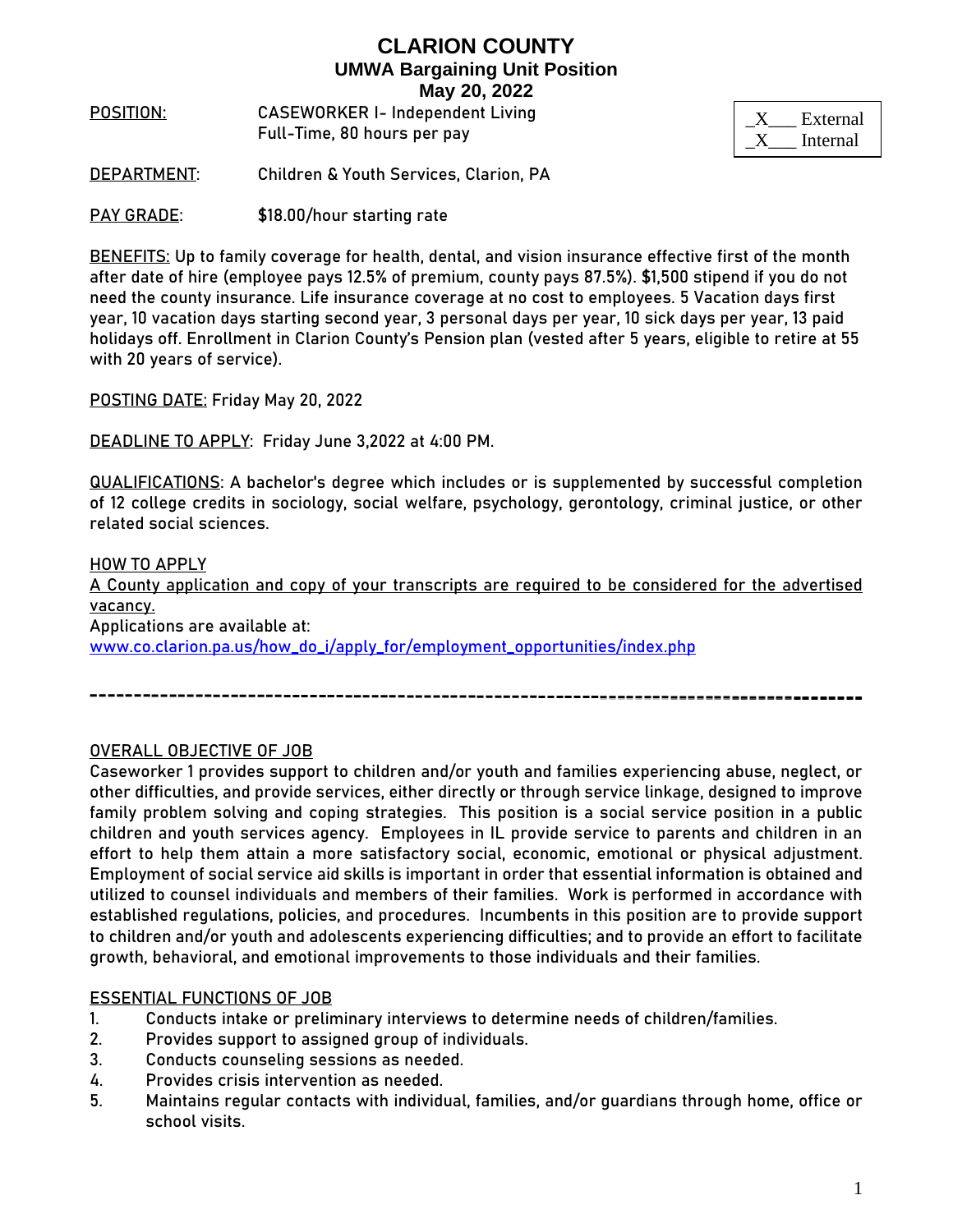- 6. Assists in the development and implementation of family service plans based on needs of the individual.
- 7. Provides for necessary arrangements according to individuals and needs; makes referrals/contacts to other community services/agencies as necessary.
- 8. Maintains accurate documentation and records on individuals and their progress.
- 9. Attends court hearings; writes reports as needed.
- 10. Testifies in court, if necessary, regarding children's needs; prepares summaries for court as requested.
- 11. Prepares required reports as mandated by federal, state, or County policies and procedures.
- 12. Completes necessary filing and maintenance of records.
- 13. Utilizes computer and other office equipment as needed.
- 14. Maintains statistics on individual base and completes required paperwork/reports.
- 15. Provides transportation for IL youth for activities such as group meetings, job seeking, apartment hunting, college tours, etc.
- 16. Travels regularly and long distance (i.e., 2 to 4 hours one way) and makes home visits to individuals as necessary.
- 17. Processes IL referrals and follows up on as required.
- 18. Distributes IL stipends as required.
- 19. Assists in the annual budgeting process.
- 20. Assists youth in obtaining personal documents, such as birth certificates, social security cards, and photo ID's.
- 21. Administers IL youth needs assessments as required.
- 22. Attends IL-related training.
- 23. Engages youth and their families in transition planning through FTM.
- 24. Completes and maintains all IL required documents in the Youth IL case file.
- 25. Assists with moving, carrying or lifting a youth's personal belongings including clothing and furniture.
- 26. Works with SWAN for child preparation services and child profiles.
- 27. Works with and collaborates with juvenile probation officer of record for each IL youth.
- 28. Serves on committees / focus groups at State and regional level as requested.
- 29. Meets with Supervisor as required.

## OTHER DUTIES OF THE JOB

- 1. Attends staffings, training, and other meetings as required.
- 2. Attends certification trainings as required under Act 151 of the Child Protective Services Law, Title 23 PA., C.S. and Chapter 6.
- 3. Performs other job-related work as required.

## SUPERVISION RECEIVED

Receives continuous instruction and regular supervision from Casework Supervisor.

## SUPERVISION GIVEN

None

## WORKING CONDITIONS

- 1. Works indoors in adequate workspace, lighting, temperatures, and ventilation.
- 2. Works with average indoor exposure to noise, but subject to frequent disruptions and stress.
- 3. Normal indoor exposure to dust/dirt.
- 4. Works in conditions of potential outbursts or disruptive behavior of clients.
- 5. Travels frequently during all seasons and is exposed to outdoor elements, including snow and icy roadways.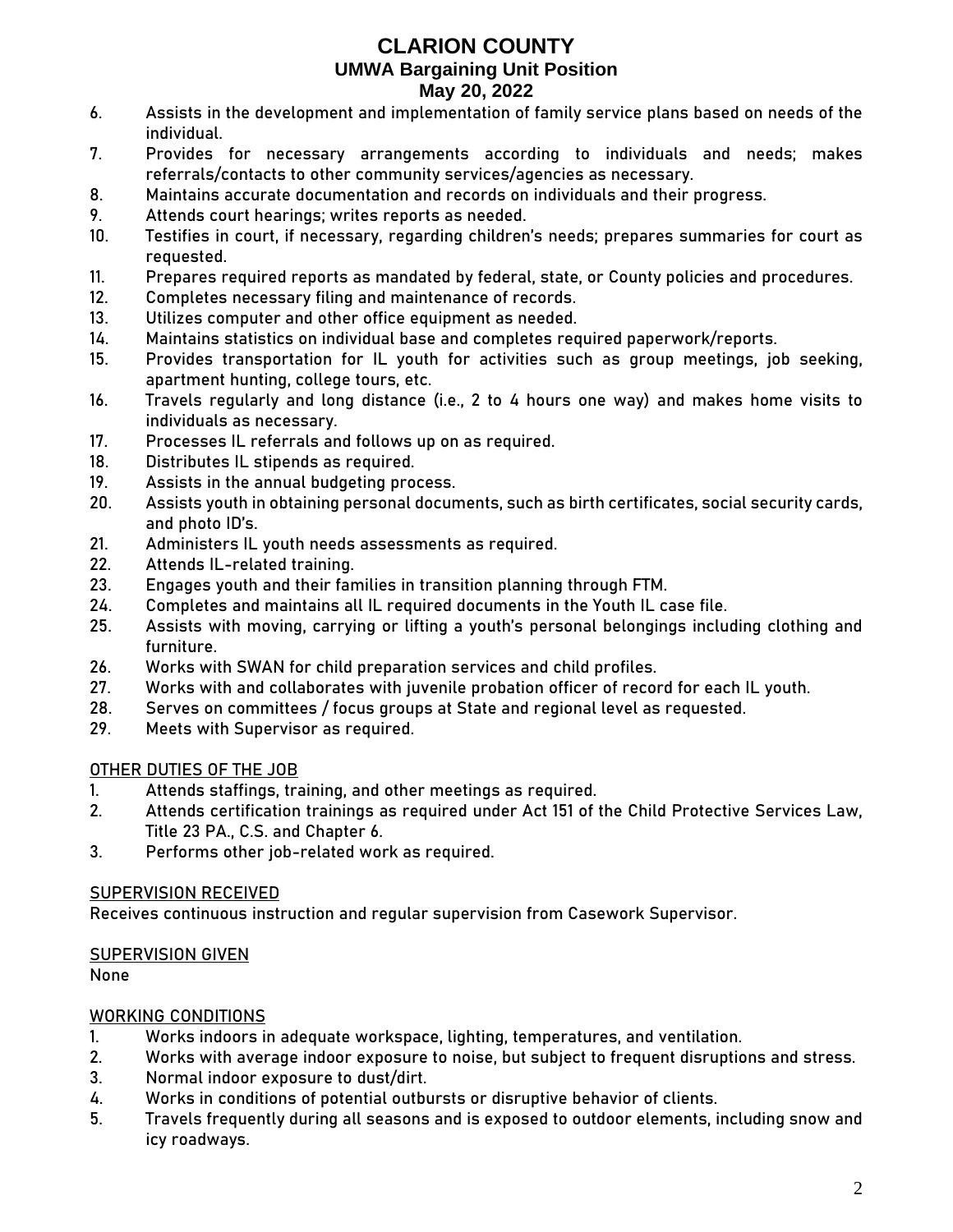- 6. Works frequently outside the office and is exposed to above-average dust/dirt/odors and smoke.
- 7. Regularly works beyond normal work hours or on-call or on as-needed basis.
- 8. Must be available to work non-traditional work hours, including evenings and weekends.

#### PHYSICAL AND MENTAL CONDITIONS

- 1. Must possess the ability to record, convey, and present information, explain procedures, and follow instructions.
- 2. Must be able to sit and/or drive for long periods throughout the workday, with intermittent periods of standing, walking, bending, twisting, and reaching as necessary to carry out essential duties of job.
- 3. Dexterity requirements range from simple to coordinated movements of fingers/hands; feet/legs; torso necessary to carry out duties of job.
- 4. Occasional lifting/carrying of objects.
- 5. Must be able to cope with the physical and mental stress of the position.
- 6. Must be able to react quickly physically and mentally in the event of a disturbance or physical outbreak.
- 7. Must be able to pay close attention to details and concentrate on work.

### **QUALIFICATIONS**

### EDUCATION/EXPERIENCE

A bachelor's degree which includes or is supplemented by successful completion of 12 college credits in sociology, social welfare, psychology, gerontology, criminal justice, or other related social sciences; **or** successful completion of 6-month probationary period as Caseworker Intern; **or** an equivalent combination of education or related experience unless regulatory requirements state otherwise. Necessary Special Requirement: Must possess a valid Pennsylvania driver's license.

#### CLEARANCES

- Must work in conjunction with employer to apply for Act 34 PA State Police Criminal History, Act 151 PA Child Abuse and FBI clearances prior to employment. All clearances must reflect acceptable results.
- Must not appear on Preclusion Lists as defined by "Pennsylvania's Medical Assistance Bulletin 99-11-05 Provider Screening of Employees and Contractors for Exclusion from Participating in Federal Healthcare Programs."

#### KNOWLEDGE, SKILLS, AND ABILITIES REQUIRED

- 1. Must be able to speak and understand the English language in an understandable manner in order to carry out essential job duties.
- 2. Must possess effective communication and interpersonal skills.
- 3. Must possess initiative and problem-solving skills.
- 4. Must possess ability to function independently, have flexibility, and the ability to work effectively with individuals, co-workers, and others.
- 5. Must possess ability to maintain confidentiality in regard to individuals' information and records.
- 6. Must possess ability to operate personal computer and related software, to type and utilize other office equipment, and to prepare required reports.
- 7. Must possess ability to make accurate observations and documentation of same in regard to individuals' needs and make determinations of risk assessment.